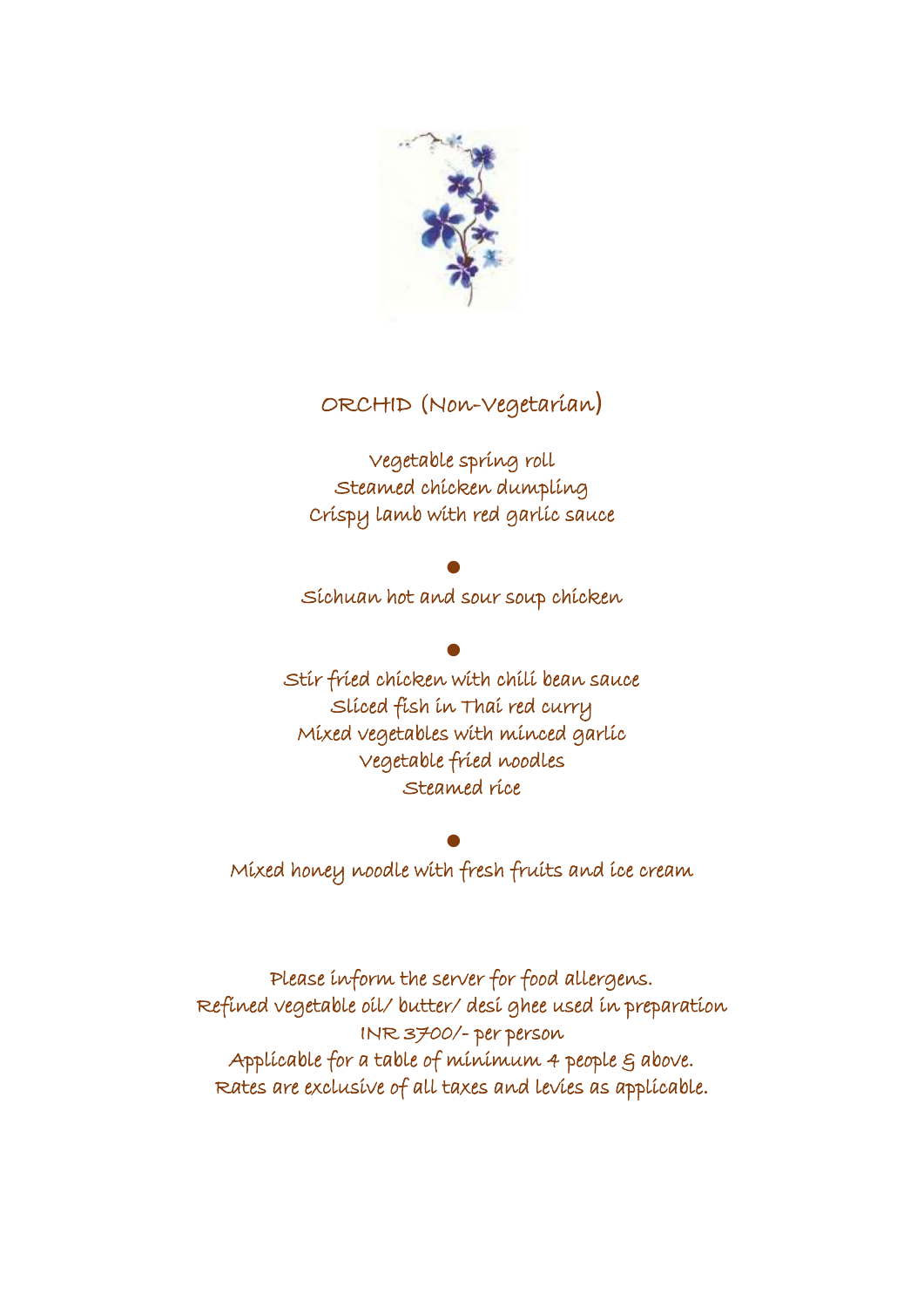

ORCHID (Vegetarian)

Vegetable spring roll Steamed vegetable dumplings Crispy vegetable with red garlic sauce

# $\bullet$

Hot and sour soup with vegetable

 $\bullet$ Pan fried bean curd with chili bean Thai vegetable red curry Mixed vegetables with minced garlic Vegetable fried noodles Steamed rice

 $\bullet$ Mixed honey noodle with fresh fruits and ice cream

Please inform the server for food allergens. Refined vegetable oil/ butter/ desi ghee used in preparation INR 3700/- per person Applicable for a table of minimum 4 people  $\xi$  above. Rates are exclusive of all taxes and levies as applicable.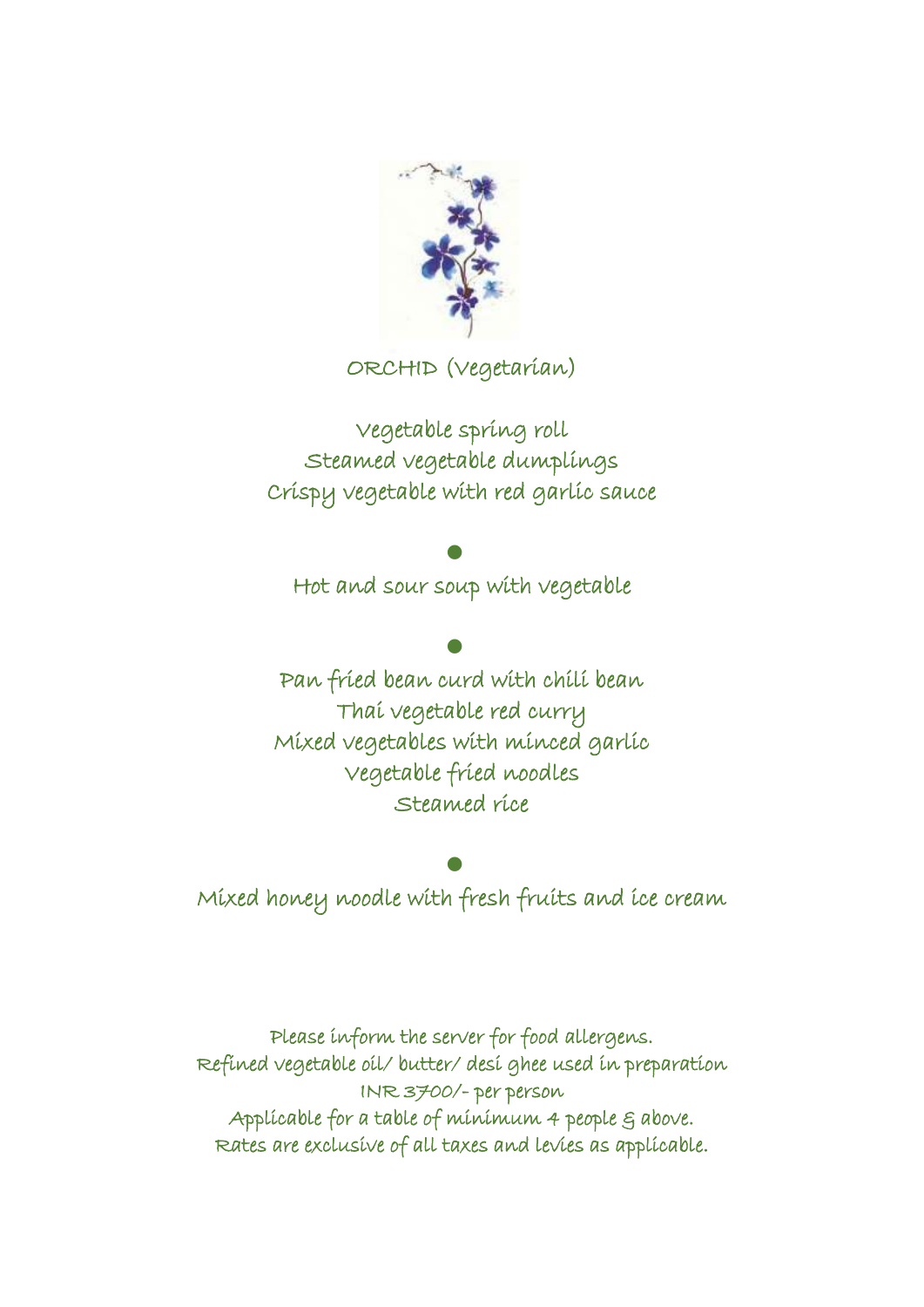

#### CHERRY BLOSSOM (Non-Vegetarian)

Raw papaya salad Chili prawn dumpling Fried sliced fish with Sichuan Mala sauce

#### $\bullet$

Tom yam kai (chicken)

 $\bullet$ 

Grill prawn in teriyaki sauce Sliced lamb in black pepper sauce Lemon grass fish Thai style Mixed vegetable with mushrooms In oyster sauce Yangzhou fried rice with chicken

 $\bullet$ Chinese pastry, fresh fruits, sago with ice cream and coconut milk.

Please inform the server for food allergens. Refined vegetable oil/ butter/ desi ghee used in preparation INR 4700/- per person Applicable for a table of minimum 4 people 5 above. Rates are exclusive of all taxes and levies as applicable.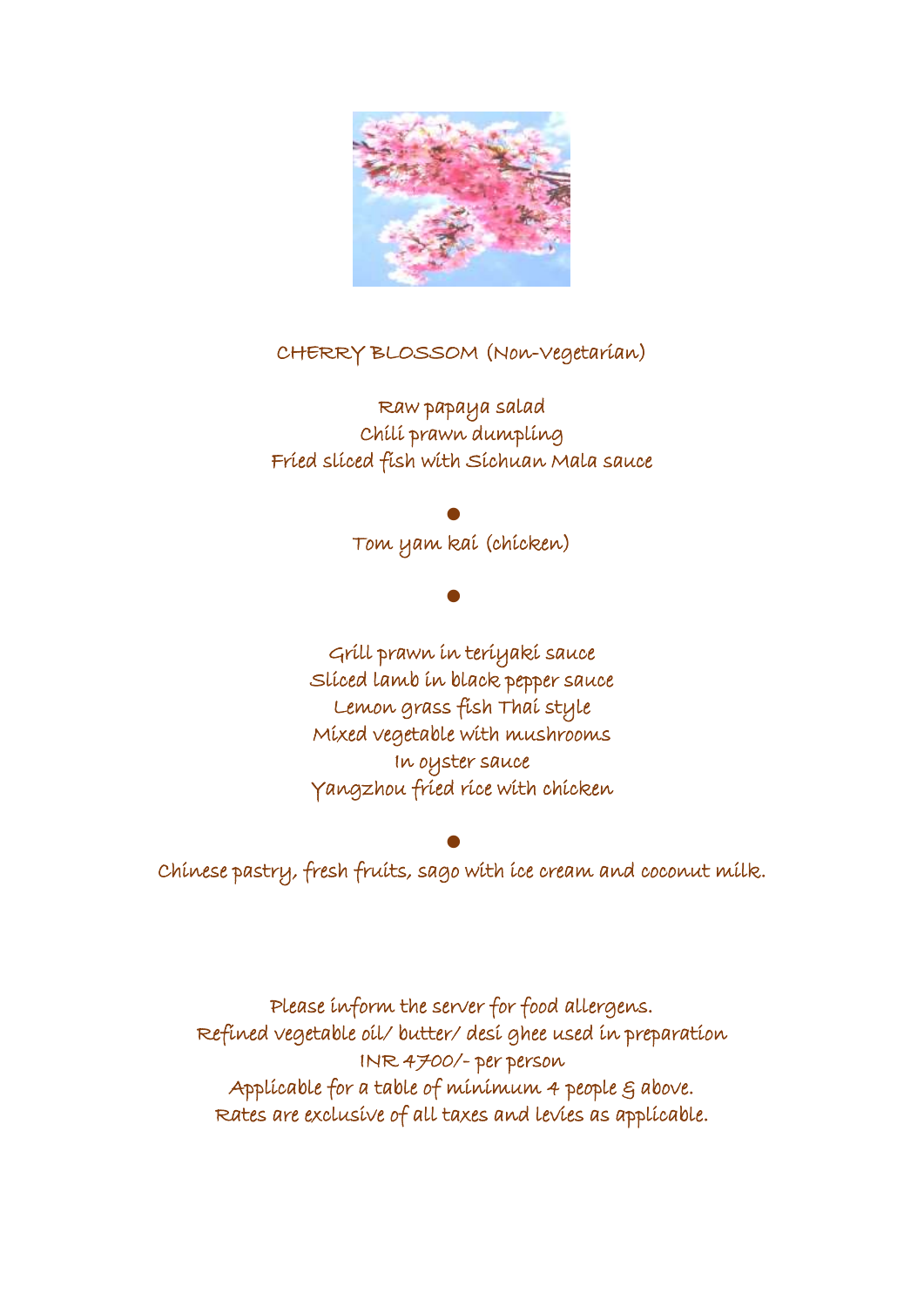

#### CHERRY BLOSSOM (vegetarian)

Raw Papaya salad Spicy Boiled vegetable dumpling Fried bean curd with Sichuan Mala sauce

#### $\bullet$

Tom yam vegetable

#### $\bullet$

Grill vegetables in teriyaki sauce Mixed diced vegetables in black pepper sauce Lemon grass potatoes Thai style Mixed vegetable with mushrooms In oyster sauce vegetable fried rice

#### $\bullet$

Chinese pastry, fresh fruits, sago with ice cream and coconut milk

Please inform the server for food allergens. Refined vegetable oil/ butter/ desi ghee used in preparation INR 4700/- per person Applicable for a table of minimum 4 people 5 above. Rates are exclusive of all taxes and levies as applicable.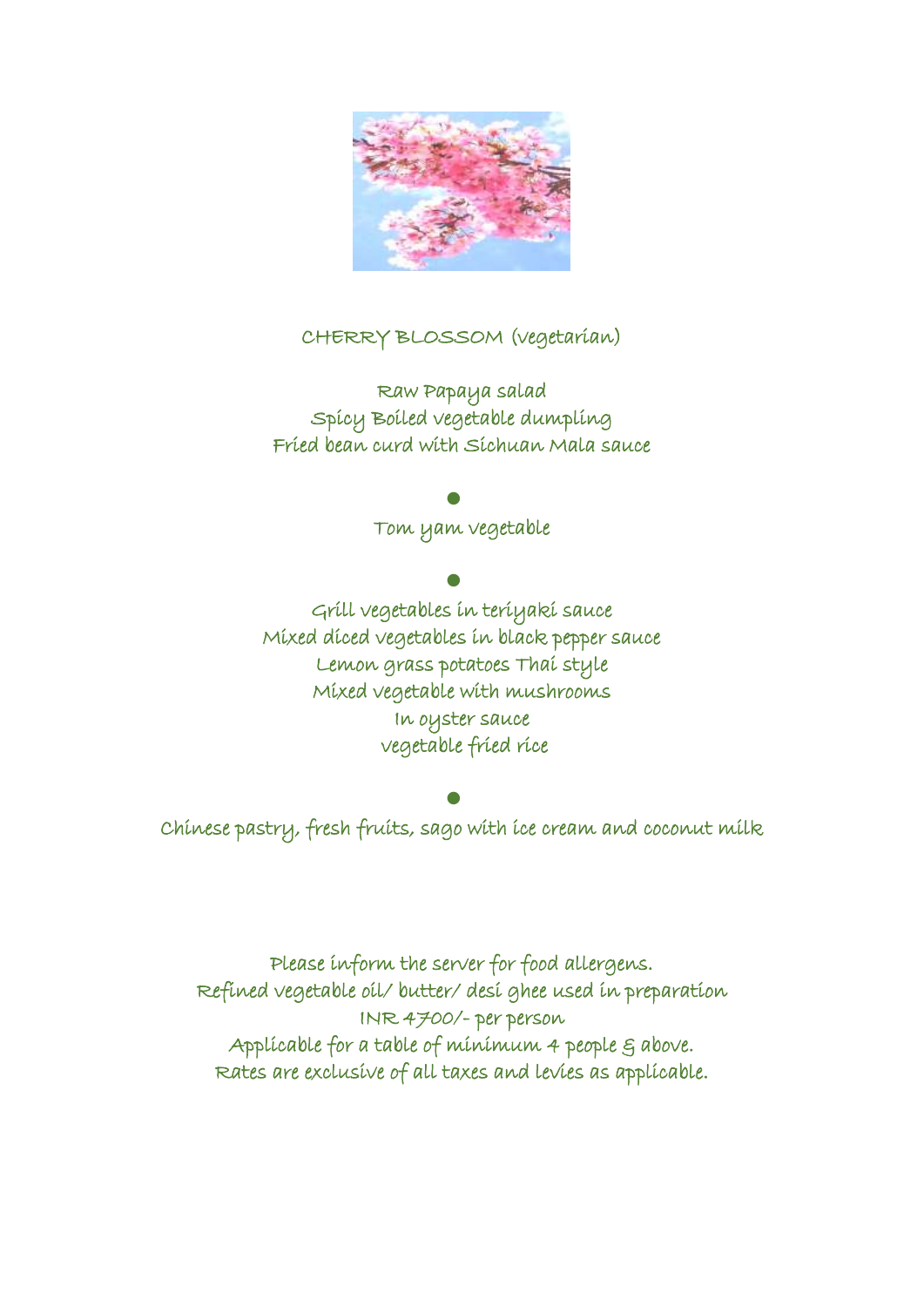

CAMELLIA (Non-Vegetarian)

Thai papaya salad with seafood Steamed prawn dumpling Mixed sushi and sashimi platter

#### $\bullet$

Seafood egg drop soup

### $\bullet$

Stir fried lobster in black bean sauce Teppanyaki scallops in soya batter sauce Steamed sea bass with ginger and spring onion Stir fried Chinese greens with minced garlic Mix seafood fried noodles Steamed rice

#### $\bullet$

Red bean pudding, Chinese pastry, Fresh fruits, sago with ice cream and ice cream.

Please inform the server for food allergens. Refined vegetable oil/ butter/ desi ghee used in preparation INR 5450/- per person Applicable for a table of minimum 4 people 5 above. Rates are exclusive of all taxes and levies as applicable.